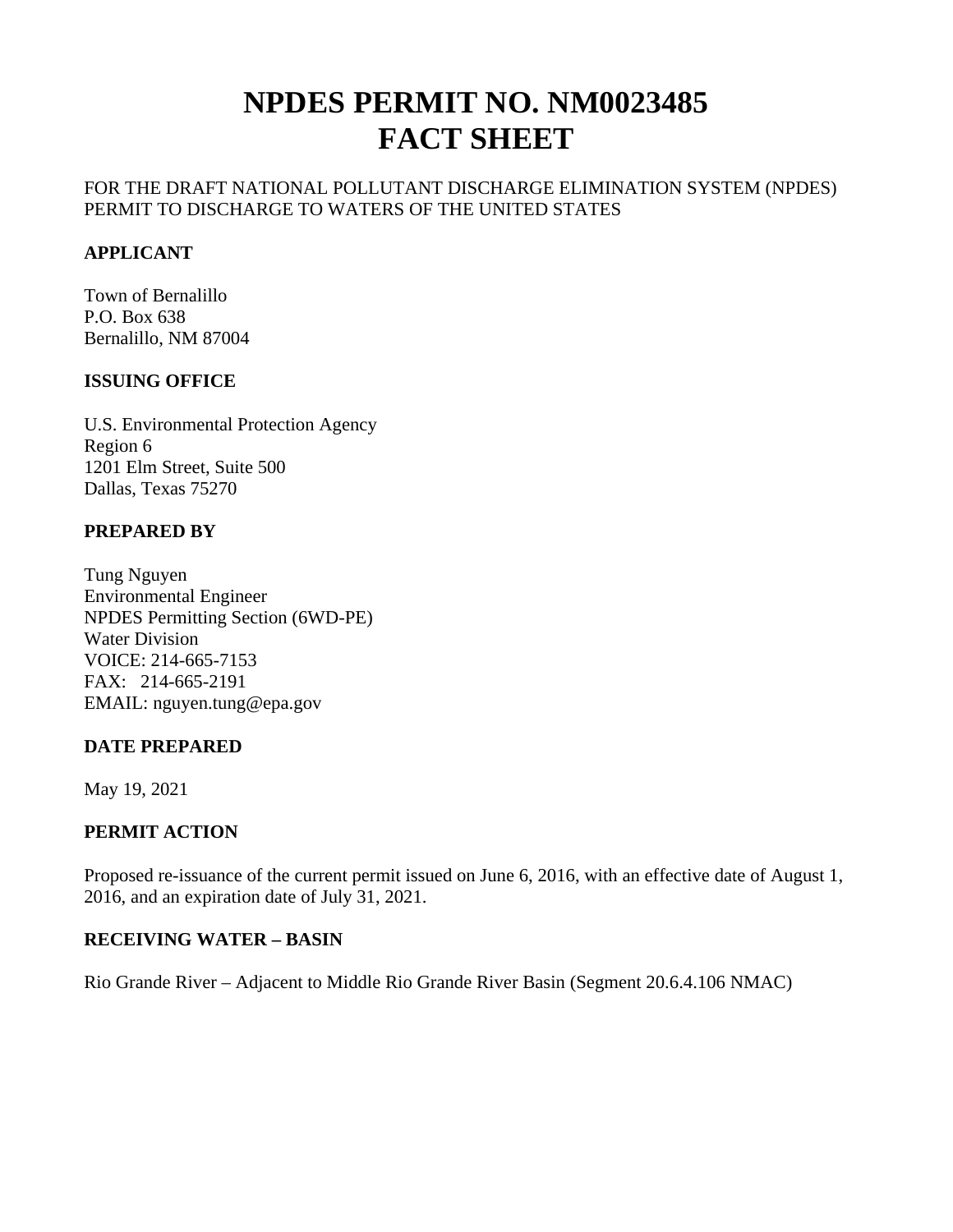## **DOCUMENT ABBREVIATIONS**

In the document that follows, various abbreviations are used. They are as follows:

| 4Q <sub>3</sub> | Lowest four-day average flow rate expected to occur once every three-years |
|-----------------|----------------------------------------------------------------------------|
| <b>BAT</b>      | Best available technology economically achievable                          |
| <b>BCT</b>      | Best conventional pollutant control technology                             |
| <b>BPT</b>      | Best practicable control technology currently available                    |
| <b>BMP</b>      | Best management plan                                                       |
| <b>BOD</b>      | Biochemical oxygen demand (five-day unless noted otherwise)                |
| <b>BPJ</b>      | Best professional judgment                                                 |
| <b>CBOD</b>     | Carbonaceous biochemical oxygen demand (five-day unless noted otherwise)   |
| <b>CD</b>       | Critical dilution                                                          |
| <b>CFR</b>      | Code of Federal Regulations                                                |
| cfs             | Cubic feet per second                                                      |
| <b>COD</b>      | Chemical oxygen demand                                                     |
| <b>COE</b>      | United States Corp of Engineers                                            |
| <b>CWA</b>      | Clean Water Act                                                            |
| DMR             | Discharge monitoring report                                                |
| DO              | Dissolved oxygen                                                           |
| <b>ELG</b>      | <b>Effluent limitation guidelines</b>                                      |
| <b>EPA</b>      | United States Environmental Protection Agency                              |
| <b>ESA</b>      | <b>Endangered Species Act</b>                                              |
| <b>FWS</b>      | United States Fish and Wildlife Service                                    |
| mg/1            | Milligrams per liter                                                       |
| ug/l            | Micrograms per liter                                                       |
| lbs.            | Pounds                                                                     |
| <b>MDL</b>      | <b>Method Detection Limit</b>                                              |
| MG              | Million gallons                                                            |
| MGD             | Million gallons per day                                                    |
| ML              | Minimum Level                                                              |
| <b>MQL</b>      | Minimum quantification level                                               |
| <b>NMAC</b>     | New Mexico Administrative Code                                             |
| <b>NMED</b>     | New Mexico Environment Department                                          |
| <b>NMIP</b>     | New Mexico NPDES Permit Implementation Procedures                          |
| <b>NMWQS</b>    | New Mexico State Standards for Interstate and Intrastate Surface Waters    |
| <b>NOEC</b>     | No observable effect concentration                                         |
| <b>NPDES</b>    | National Pollutant Discharge Elimination System                            |
| O&G             | Oil and grease                                                             |
| <b>POTW</b>     | Publicly owned treatment works                                             |
| RP              | Reasonable potential                                                       |
| SS              | Settleable solids                                                          |
| <b>SSM</b>      | <b>Sufficiently Sensitive Method</b>                                       |
| <b>SIC</b>      | Standard industrial classification                                         |
| s.u.            | Standard units (for parameter pH)                                          |
| <b>SWQB</b>     | <b>Surface Water Quality Bureau</b>                                        |
| <b>TDS</b>      | Total dissolved solids                                                     |
| TMDL            | Total maximum daily load                                                   |
| <b>TRC</b>      | Total residual chlorine                                                    |
| <b>TSS</b>      | Total suspended solids                                                     |
| <b>UAA</b>      | Use attainability analysis                                                 |
| <b>USGS</b>     | United States Geological Service                                           |
| WLA             | Waste Load allocation                                                      |
| WET             | Whole effluent toxicity                                                    |
| WQCC            | New Mexico Water Quality Control Commission                                |
| <b>WQMP</b>     | Water Quality Management Plan                                              |
| WWTP            | Wastewater treatment plant                                                 |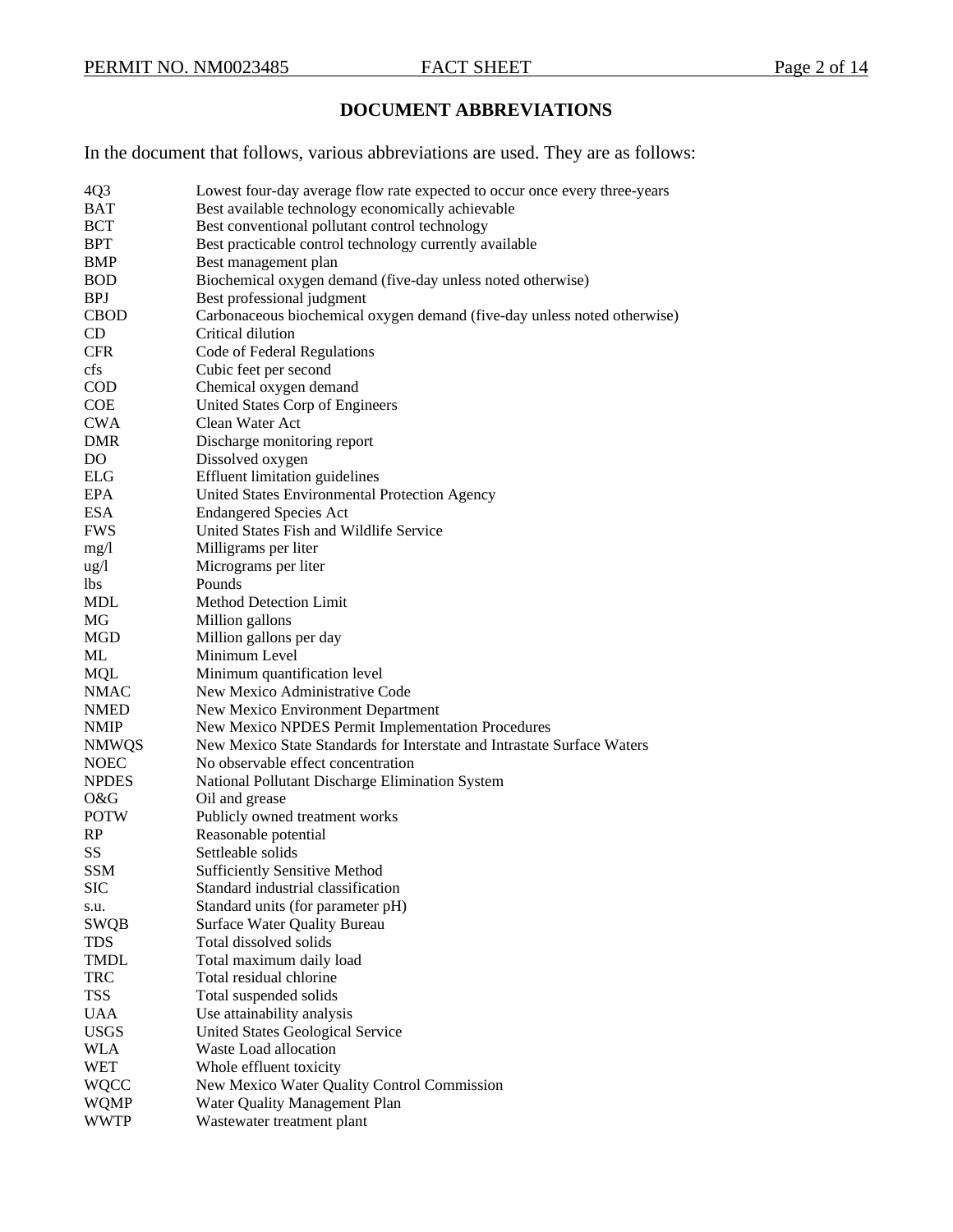### **I. CHANGES FROM THE PREVIOUS PERMIT**

The changes from the current permit issued on June 6, 2016, with an effective date of August 1, 2016, and an expiration date of July 31, 2021, include:

- Substitute unit (MPN) for E. coli bacteria has been added.
- Monitoring for arsenic, ammonia and nitrate has been removed.
- Limitation for DO has been revised to 5 mg/L from 6 mg/L.
- Limitations for BOD<sub>5</sub> have been revised to 30 mg/L on monthly average and 45 mg/L on 7-day average.
- Limitation for total phosphorus has been removed.
- Monitoring of nutrients, mercury and O&G has been established.
- Monitoring frequency for E. coli bacteria has been increased to weekly from 3/month.

# **II. APPLICANT LOCATION and ACTIVITY**

As described in the application, the facility (Outfall: Latitude 35° 18' 20" North and Longitude 106° 33' 40" West) is located at 585 Calle Chaparral, Bernalillo, Sandoval County, New Mexico. The facility is located on State land but the discharge from Outfall 001 enters the Rio Grande from the east to Pueblo of Sandia surface waters. The Tribe has jurisdiction over the east half of the Rio Grande, with the west half Rio Grande controlled by New Mexico.

Under the SIC code 4952, the applicant operates Town of Bernalillo Wastewater Plant, which has a design flow of 1.2 MGD providing sanitary services for approximately 9,669-population, with one significant industrial user. The treatment work was designed in 2007 with a calculated 20-year design flow of 1.2 MGD. Various environmental and financial factor have reduced both the growth rate of the Town and the average user wastewater discharge. Over the last two years, the maximum daily flow rate was less than 1.0 MGD and the averaged flow rate was about 0.63 MGD. The previous permit established limits with the design flow rate of 0.8 MGD. For this permit term, EPA retains this permitted rate at 0.8 MGD. The plant is a mechanical treatment system providing secondary level of treatment. Effluent is UV-disinfected before discharged via a lift station to Rio Grande River. Sewage sludge is digested, de-watered and then hauled to a landfill. A map of the facility is attached.

# **III. EFFLUENT CHARACTERISTICS**

Data submitted in Form 2A is as follows:

| <b>Parameter</b>                                     | <b>Max</b> | Avg                 |
|------------------------------------------------------|------------|---------------------|
|                                                      |            | (mg/l unless noted) |
| Flow (MGD)                                           | 1.20       | 0.63                |
| pH, minimum, standard units (su)                     | 6.70       | <b>NA</b>           |
| pH, maximum, standard units (su)                     | 7.97       | <b>NA</b>           |
| Temperature (C), winter                              | 27.7       | 19.3                |
| Temperature (C), summer                              | 28.0       | 26.2                |
| Biochemical Oxygen Demand, 5-day (BOD <sub>5</sub> ) | 18.00      | 6.27                |
| E. coli (cfu/100 ml)                                 | 143.9      | 16.3                |
| Total Suspended Solids (TSS)                         | 49.00      | 7.11                |
| Ammonia (as N)                                       | 15.00      | 1.34                |
| <b>TRC</b>                                           | <b>NA</b>  | <b>NA</b>           |
| DO                                                   | 7.71       | 5.09                |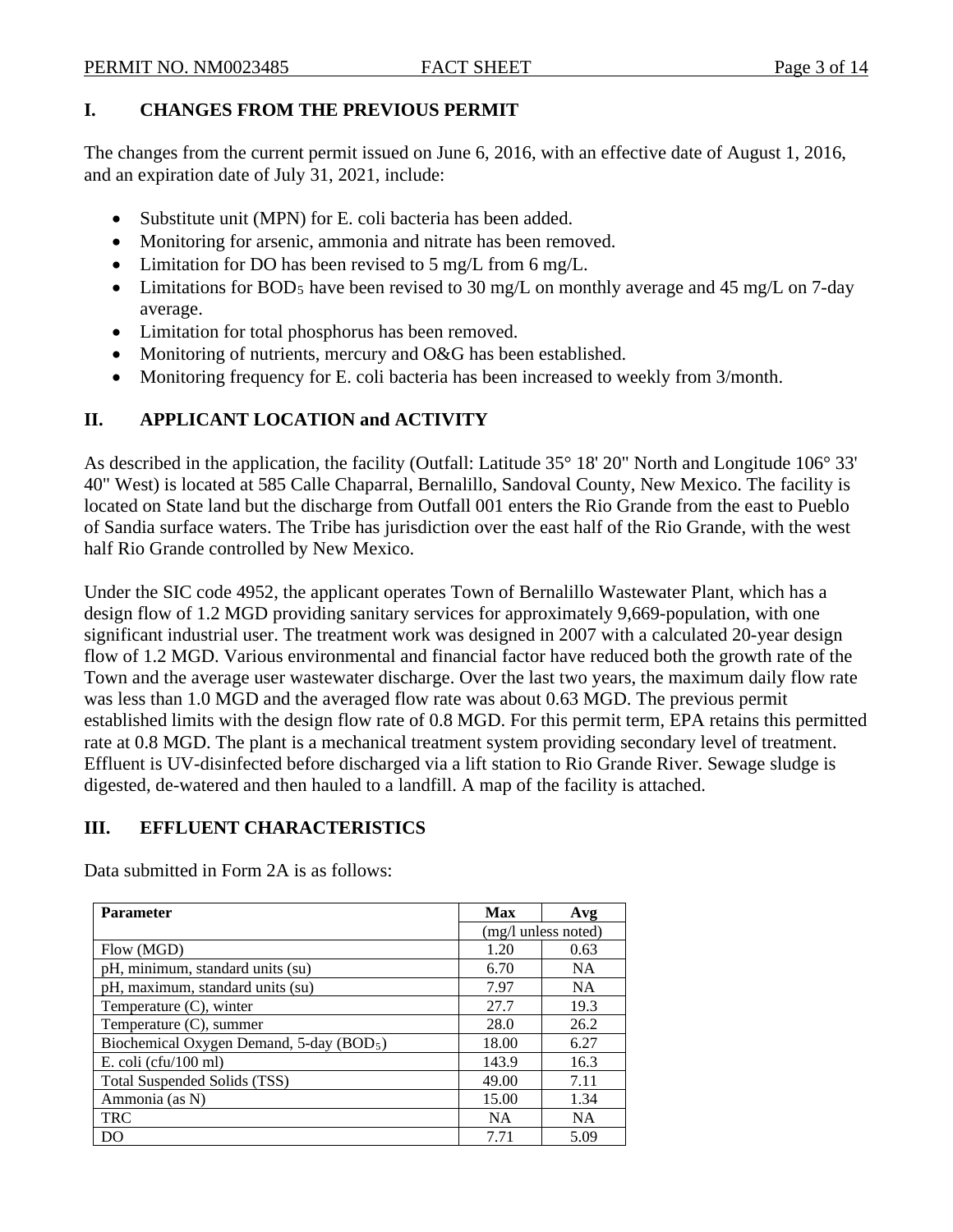| Total Kieldahl Nitrogen (TKN) | 2.10   | 1.98   |
|-------------------------------|--------|--------|
| Nitrate + Nitrite Nitrogen    | 6.70   | 4.53   |
| Oil & Grease                  | ND     | ND     |
| Phosphorus (Total)            | 18.00  | 3.57   |
| TDS                           | 888.00 | 861.33 |

Since August 1, 2016 there have been exceedances in DMR (available upon request) as follows:

| <b>Parameter</b>  | Date Report    | <b>Exceedance</b> , 30-day | <b>Exceedance</b> , daily |
|-------------------|----------------|----------------------------|---------------------------|
|                   |                | average, mg/L              | max., mg/L                |
| DO                | Several events |                            | Several exceedances       |
| BOD <sub>5</sub>  | 11/30/18       | l exceedance               |                           |
| E. coli bacteria  | Several events |                            | Several exceedances       |
| Phosphorus, total | 4 events       | 4 exceedances              | 3 exceedances             |

## **IV. REGULATORY AUTHORITY/PERMIT ACTION**

In November 1972, Congress passed the Federal Water Pollution Control Act establishing the NPDES permit program to control water pollution. These amendments established technology-based or end-ofpipe control mechanisms and an interim goal to achieve "water quality which provides for the protection and propagation of fish, shellfish, and wildlife and provides for recreation in and on the water"; more commonly known as the "swimmable, fishable" goal. Further amendments in 1977 of the CWA gave EPA the authority to implement pollution control programs such as setting wastewater standards for industry and established the basic structure for regulating pollutants discharges into the waters of the United States. In addition, it made it unlawful for any person to discharge any pollutant from a point source into navigable waters, unless a permit was obtained under its provisions. Regulations governing the NPDES permit program are generally found at 40 CFR §122 (program requirements & permit conditions), §124 (procedures for decision making), §125 (technology-based standards) and §136 (analytical procedures). Other parts of 40 CFR provide guidance for specific activities and may be used in this document as required.

It is proposed that the permit be reissued for a 5-year term following regulations promulgated at 40 CFR §122.46(a).

# **V. DRAFT PERMIT RATIONALE AND CONDITIONS**

#### A. OVERVIEW of TECHNOLOGY-BASED VERSUS WATER QUALITY STANDARDS-BASED EFFLUENT LIMITATIONS AND CONDITIONS

Regulations contained in 40 CFR §122.44 NPDES permit limits are developed that meet the more stringent of either technology-based effluent limitation guidelines, numerical and/or narrative water quality standard-based effluent limits, or the previous permit.

Technology-based effluent limitations are established in the proposed draft permit for TSS and BOD5, and percent removal for each. Water quality-based effluent limitations are established in the proposed draft permit for E. coli bacteria, pH, TRC and DO.

#### B. TECHNOLOGY-BASED EFFLUENT LIMITATIONS/CONDITIONS

1. General Comments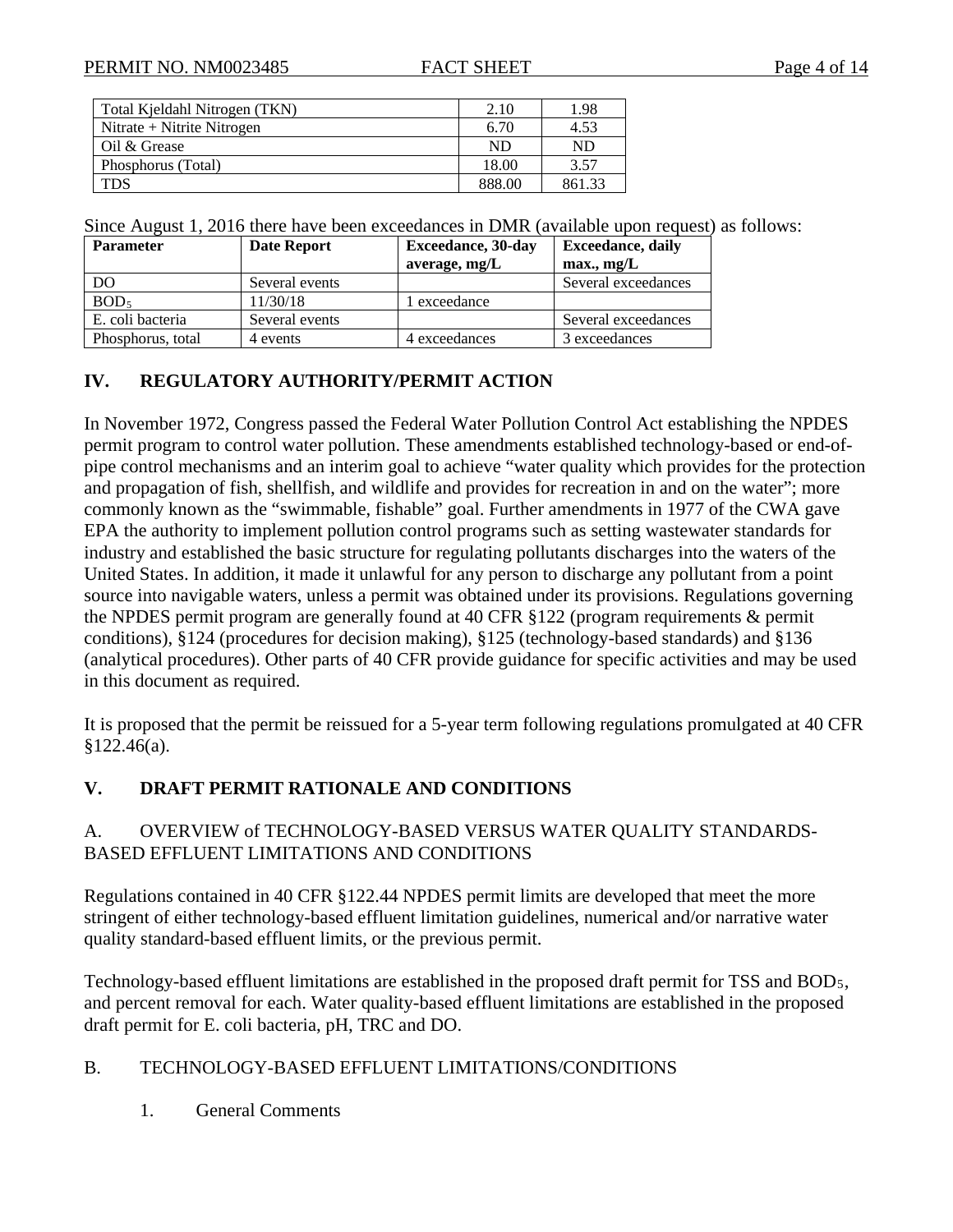Regulations promulgated at 40 CFR §122.44 (a) require technology-based effluent limitations to be placed in NPDES permits based on ELGs where applicable, on BPJ in the absence of guidelines, or on a combination of the two. In the absence of promulgated guidelines for the discharge, permit conditions may be established using BPJ procedures. EPA establishes limitations based on the following technology-based controls: BPT, BCT, and BAT. These levels of treatment are:

BPT - The first level of technology-based standards generally based on the average of the best existing performance facilities within an industrial category or subcategory.

BCT - Technology-based standard for the discharge from existing industrial point sources of conventional pollutants, including BOD5, TSS, *E. coli* bacteria, pH, and O&G.

BAT - The most appropriate means available on a national basis for controlling the direct discharge of toxic and non-conventional pollutants to navigable waters. BAT effluent limits represent the best existing performance of treatment technologies that are economically achievable within an industrial point source category or subcategory.

2. Effluent Limitation Guidelines

The facility is a POTW/POTW-like that has technology-based limits established at 40 CFR 133.102 for Secondary Treatment Regulation. Pollutants with limits established in this Chapter are BOD5, TSS and pH. BOD5 limits of 30 mg/l for the 30-day average and 45 mg/l for the 7-day average and 85% percent (minimum) removal are found at 40 CFR §133.102(a). TSS limits; also 30 mg/l for the 30-day average and 45 mg/l for the 7-day average, average and 85% percent (minimum) removal are found at 40 CFR §133.102(b). The limit for pH is 6-9 s.u. based on 40 CFR §133.102(c).

Regulations at 40 CFR §122.45(f)(1) require all pollutants limited in permits to have limits expressed in terms of mass such as pounds per day. When determining mass limits for POTWs or similar, the plant's design flow (0.8 MGD in this case) is used to establish the mass load. Mass limits are determined by the following mathematical relationship:

Loading in lbs/day = pollutant concentration in mg/l  $*$  8.345 (lbs)(l)/(mg)(MG)  $*$  design flow in MGD

30-day average BOD/TSS loading = 30 mg/l  $*$  8.345 (lbs)(l)/(mg)(MG)  $*$  0.8 MGD = 200 lbs/day 7-day average BOD/TSS loading =  $45 \text{ mg/l} * 8.345 \text{ (lbs)}(l)/(mg)(MG) * 0.8 \text{ MGD} = 300 \text{ lbs/day}$ 

**Parameter 30-day Avg, lbs/day, unless noted 7-day Max, lbs/day, unless noted 30-day Avg, mg/l, unless noted 7-day Max, mg/l, unless noted**  $BOD_5$  200  $\Big|$  300  $\Big|$  30 30  $\Big|$  45  $BOD_5$ , % removal<sup>1</sup>  $\geq 85$  ---  $\geq -25$  ---TSS 200 300 300 30 30 45 TSS, % removal<sup>1</sup>  $\geq 85$  ---  $\geq -2$  ---  $\geq -1$  --pH  $N/A$   $N/A$  6.0 to 9.0 s.u. 6.0 to 9.0 s.u.

A summary of the technology-based limits for the facility at both outfalls is:

 $%$  removal is calculated using the following equation: [(average monthly influent concentration – average monthly effluent concentration)  $\div$  average monthly influent concentration]  $*$  100.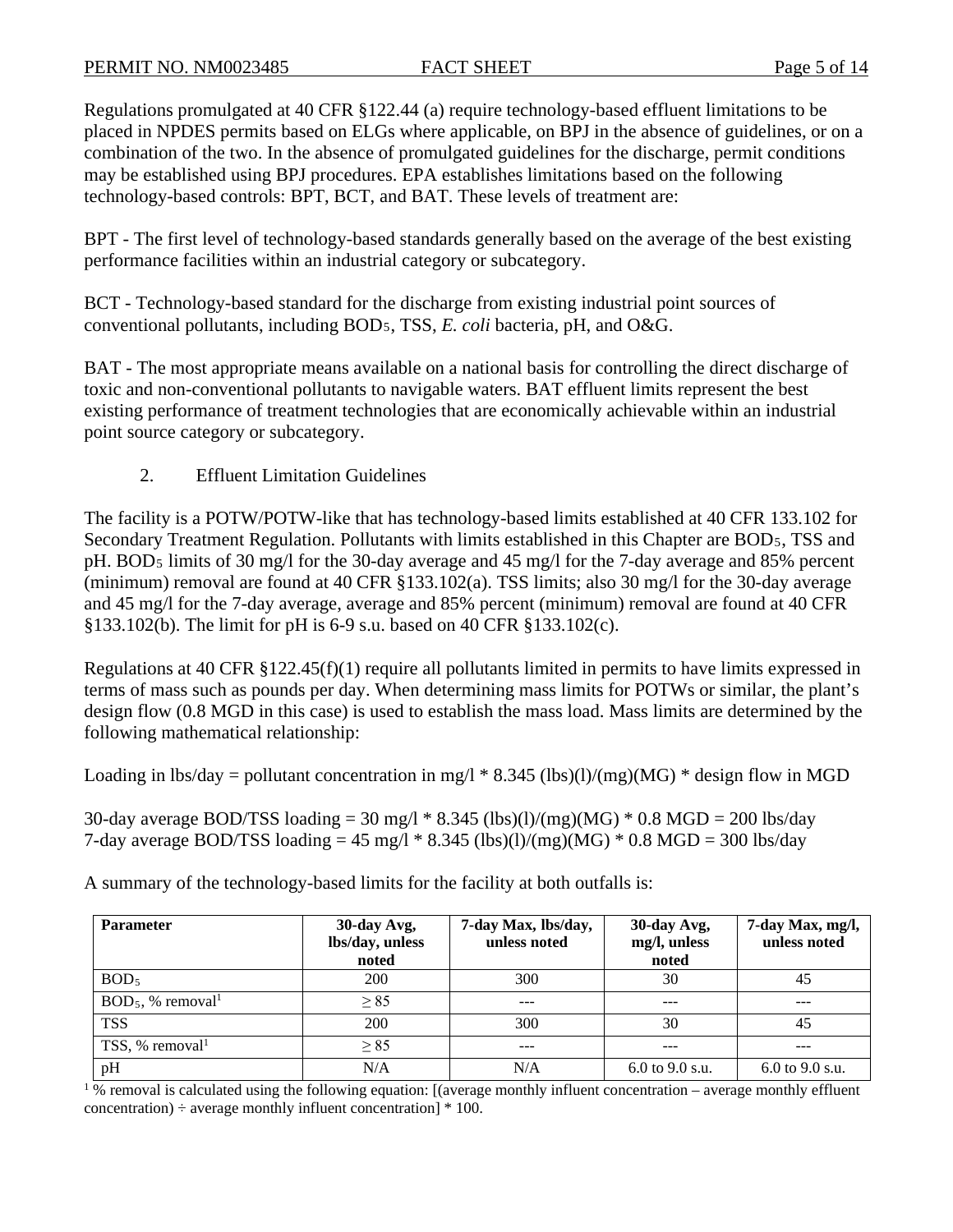## 3. Pretreatment Regulation

The facility has one significant industrial users (SIUs), Bosque Brewing Company, which is subject to the local limits. However, a full pretreatment program is not required pursuant to 40 CFR 403.8.

# C. WATER QUALITY BASED LIMITATIONS

1. General Comments

Water quality based requirements are necessary where effluent limits more stringent than technologybased limits are necessary to maintain or achieve federal or state water quality limits. Under Section 301(b)(1)(C) of the CWA, discharges are subject to effluent limitations based on Federal or State/Tribe WQS. Effluent limitations and/or conditions established in the draft permit are in compliance with applicable State/Tribal WQS and applicable State/Tribe water quality management plans to assure that surface WQS of the receiving waters are protected and maintained or attained.

2. Implementation

The NPDES permits contain technology-based effluent limitations reflecting the best controls available. Where these technology-based permit limits do not protect water quality or the designated uses, additional water quality-based effluent limitations and/or conditions are included in the NPDES permits. State/Tribe narrative and numerical water quality standards are used in conjunction with EPA criterion and other available toxicity information to determine the adequacy of technology-based permit limits and the need for additional water quality-based controls.

3. Sandia Water Quality Standards

The Pueblo of Sandia has been approved to have treatment in the same manner as a state as contained in 40 CFR 131.8. The general and specific stream standards for the Pueblo of Sandia Water Quality Standards (PSWQS) are provided in "Pueblo of Sandia Water Quality Standards", revised January 31, 2008, approved and adopted by Tribal Council Resolution 2009-118 on November 13, 2009, and approved by EPA March 9, 2010. This latest WQS was used in the previous permitting renewal. The designated uses of the Rio Grande, according to PSWQS, Section V.A.1, are warmwater and coolwater aquatic/fishery, primary contact ceremonial, primary and secondary contact recreational, agricultural and industrial water supply, domestic water supply and wildlife habitat. The critical low flow 4Q3 and harmonic mean (PSWQS, Section I.H) are the same as NMWQS.

4. State Water Quality Standards

The general and specific stream standards are provided in NMWQS (20.6.4 NMAC approved on September 12, 2018). The receiving water is Rio Grande River (segment 20.6.4.106 NMAC of the Rio Grande River Basin). The stream designated uses are irrigation, marginal warmwater aquatic life, livestock watering, wildlife habitat and primary contact and public water supply.

5. Permit Action - Water Quality-Based Limits

Regulations promulgated at 40 CFR §122.44(d) require limits in addition to, or more stringent than effluent limitation guidelines (technology based). Concentration limits are monitored at Outfalls 001 &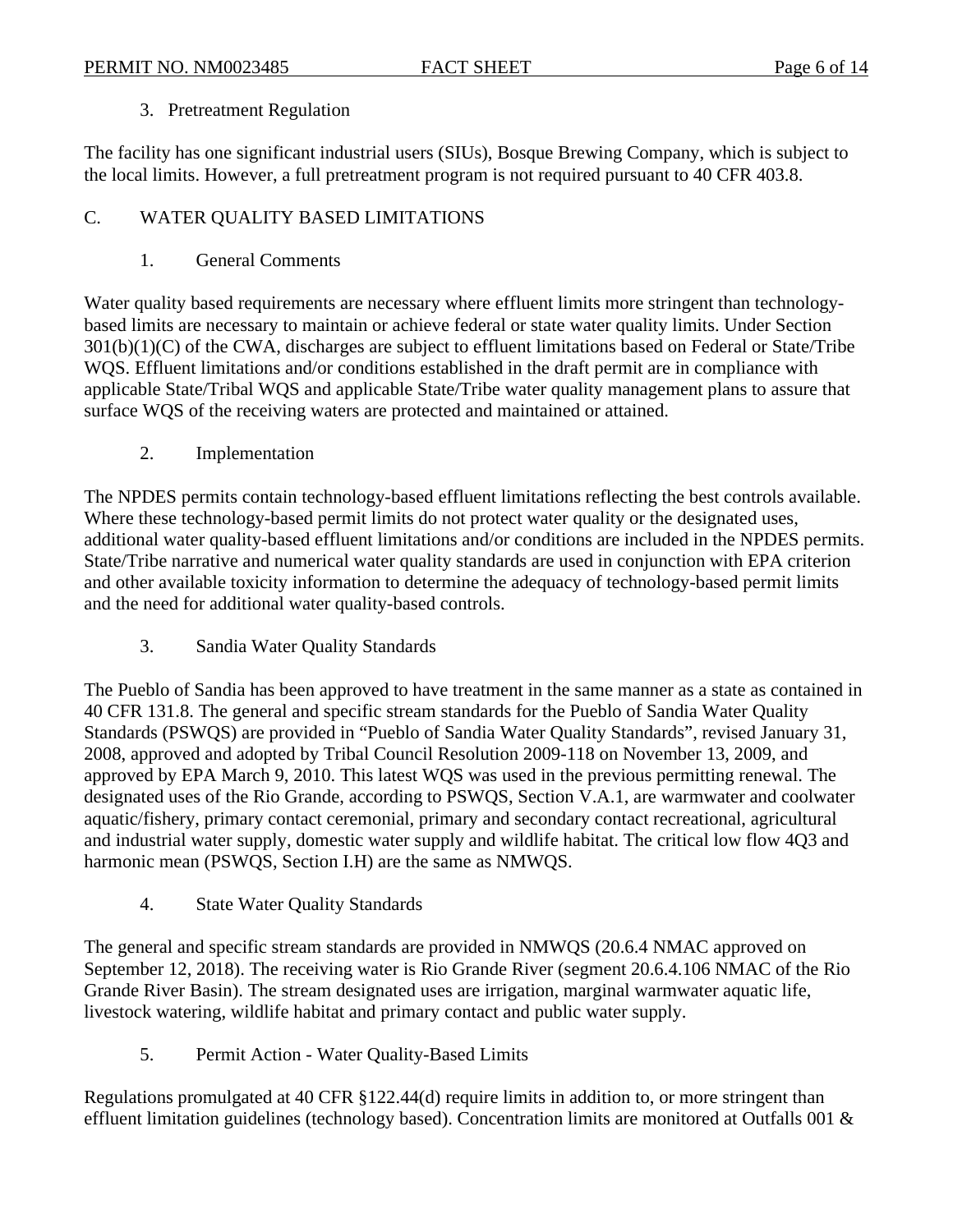601; whereas, mass limits are monitored at Outfall 001. State or Tribal WQS that are more stringent than effluent limitation guidelines and the most stringent limitations are chosen as follows:

#### a. pH

| <b>State Water</b><br>Designated $Use(s)$ | State WQS           | Tribe Water<br>Designated $Use(s)$ | Pueblo of Sandia (PS)<br><b>WOS</b> | Limitation<br>Established |
|-------------------------------------------|---------------------|------------------------------------|-------------------------------------|---------------------------|
| Primary contact and                       | $6.6 - 9.0$         | Coolwater Aquatic                  | $6.6 - 9.0$ [Section]               | $6.6 - 9.0$               |
| warmwater aquatic life                    | $[20.6.4.900.D$ and | Life/Fishery                       | IV.A                                |                           |
|                                           | H(6)                |                                    |                                     |                           |

#### b. Bacteria

| <b>State Water</b>  | State WQS            | Tribe Water            | Pueblo of Sandia WQS                      | Limitation          |
|---------------------|----------------------|------------------------|-------------------------------------------|---------------------|
| Designated $Use(s)$ |                      | Designated $Use(s)$    |                                           | Established         |
| Primary contact     | $126$ cfu (or        | <b>Primary Contact</b> | $47 \text{ cft}/100 \text{ ml monthly}$ ; | 47 cfu (or          |
|                     | $MPN)/100$ ml        | Ceremonial Use         | 88 cfu/100 ml daily                       | $MPN)/100$ ml       |
|                     | monthly; 410 cfu (or |                        | maximum, [Section]                        | monthly; 88 cfu (or |
|                     | $MPN$ /100 ml daily  |                        | IV.D1                                     | $MPN$ /100 ml daily |
|                     | maximum,             |                        |                                           | maximum             |
|                     | [20.6.4.900.D]       |                        |                                           |                     |

#### c. Toxics

The CWA in Section 301 (b) requires that effluent limitations for point sources include any limitations necessary to meet water quality standards. Federal regulations found at 40 CFR §122.44 (d) state that if a discharge poses the reasonable potential to cause an in-stream excursion above a water quality criterion, the permit must contain an effluent limit for that pollutant.

All applicable facilities are required to fill out appropriate sections of the Form 2A and 2S, to apply for an NPDES permit or reissuance of an NPDES permit. The new form is applicable not only to POTWs, but also to facilities that are similar to POTWs, but which do not meet the regulatory definition of "publicly owned treatment works" (like private domestics, or similar facilities on Federal property). The forms were designed and promulgated to "make it easier for permit applicants to provide the necessary information with their applications and minimize the need for additional follow-up requests from permitting authorities," per the summary statement in the preamble to the Rule. These forms became effective December 1, 1999, after publication of the final rule on August 4, 1999, Volume 64, Number 149, pages 42433 through 42527 of the FRL.

NMED provides a 4Q3 a critical flow of 221.69 cfs (at gage 08329918 Rio Grande at Alameda Bridge minus design flows from this facility and Rio Rancho WWTP #2); harmonic mean is 645.16 cfs. The ambient upstream data is obtained from SWQB Monitoring Station 32RGrand508.0 from April 2014 to October 2014. Effluent metal-pollutants (due to discharge flow < 1.0 MGD and the specific SIU influent-contributor) are evaluated against the MQL, PSWQS and NMWQS (for those with no established MQL). Pollutants with levels above the MQL and Tribal/State WQS are analyzed for RP. Ambient data are inputed into the RP if available. For RP calculation purpose, ML values are used for those results reported with less than the MLs or non-detect (ND). The calculated instream concentrations in Appendix A are compared to PSWQS applicable criteria. Attached Appendix A shows no RPs exist in term of PSWQS and NMWQS. Due to nature of the discharge EPA sees no concern for other toxic pollutants based on their test results. If there are no changes in treatment process, SIU nor the discharge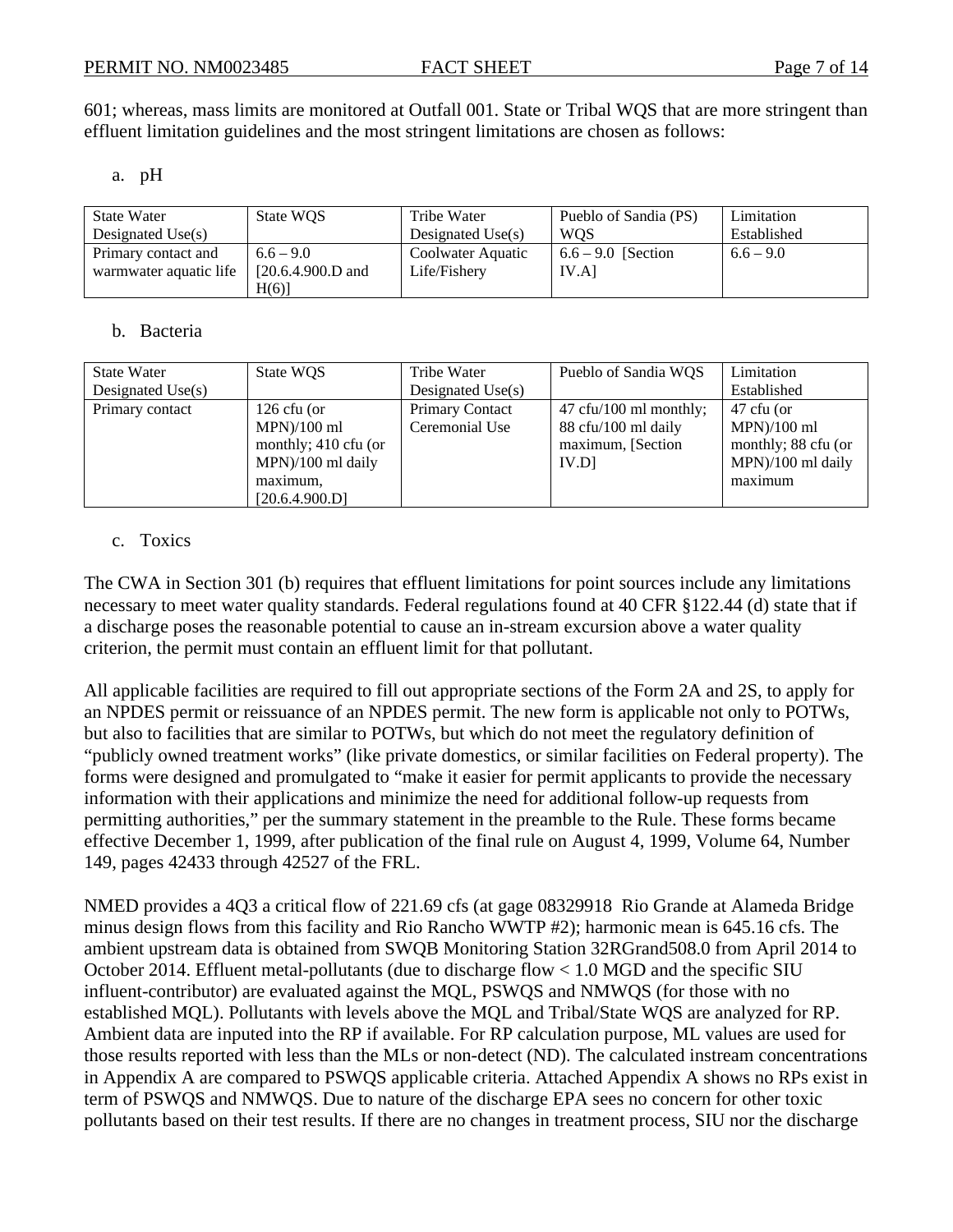flow is greater than 1.0 MGD (with permittee's certification), the permittee may not need to test for parameters in Table C form 2A unless required in the permit.

There is no RP excursion for adjusted gross alpha in Appendix A. Monitoring requirement (reduced to annually) for this pollutant is retained in this permit draft for TMDLs purpose mentioned below.

Arsenic is re-evaluated against the PSWQS for RP using data in the Appendix A. To determine if a pollutant has a reasonable potential to exceed a water quality criterion the following calculation is performed with a steady-state mass balance model in the NMIP:

Instream concentration =  $((FQ_a \times C_a) + (Q_e \times C_e \times 2.13)) \div (FQ_a + Q_e) = ug/L$ 

Where:

Ce is the geometric mean effluent concentration, 3.43 ug/l (dissolved)

Ca is the ambient concentration upstream of discharger, 2.21 ug/l (dissolved),

Qe is the effluent flow rate, 1.24 (0.8 MGD)

Qa is the 4Q3 flow rate, 221.691 cfs (chronic) and 645.16 cfs (human health)

F is the fraction of stream allowed for mixing, 1.0.

The criterion for arsenic is as below pursuant PSWQS Appendix B:

| <b>Arsenic</b>          | <b>Fish Consumption</b>      | <b>Acute (dissolved)</b>   | <b>Chronic (dissolved)</b>   |
|-------------------------|------------------------------|----------------------------|------------------------------|
|                         | (dissolved)                  |                            |                              |
| Criterion, $\mu$ g/L    | 3.6, more stringent than     | 340, same as NMWOS         | 150, same as NMWQS           |
|                         | <b>NMWQS</b>                 |                            |                              |
| Effluent, ug/L (Average | 3.43 (per DMR)               | $3.43$ (per DMR)           | 3.43 (per DMR)               |
| value)                  |                              |                            |                              |
| Calculated Instream     | 2.21 using $Qa = 645.51$ cfs | RP level = effluent x 2.13 | 2.23 using $Qa = 234.51$ cfs |
| Concentration, ug/L     |                              | $= 7.32$                   |                              |

RP does not exist for any criterion because the calculated instream concentration is less than its respective criterion for fish consumption and chronic conditions, and the RP level is less than the acute criterion. Previous monitoring requirement for arsenic is removed in this permit draft. This monitoring removal does not violate the Antibacksliding because the current data were not available previously pursuant to 40 CFR 122.44(l)(2)(i).

#### d. TRC

The facility uses UV unit to disinfect the effluents. TRC of 11  $\mu$ g/l (for wildlife habitat; 20.6.4.900.J NMAC and for Coolwater Aquatic Life/Fishery) is established in case chlorine based-product is contributed in the treatment process or disinfection of treatment equipment.

e. DO

Both the State of New Mexico and Pueblo of Sandia WQS criterion applicable to the marginal warmwater aquatic life and warmwater and coolwater aquatic/fishery, respectively, designated use is at least 5 mg/L for dissolved oxygen. As a part of the permitting process, EPA used the LA-QUAL water quality model, which is a steady-state one-dimensional model which assumes complete mixing within each modeled element, to develop permit parameters for the protection of the State of New Mexico and Pueblo of Sandia surface water WQS for DO (i.e., 5 mg/L). Primarily based on the City of Bernalillo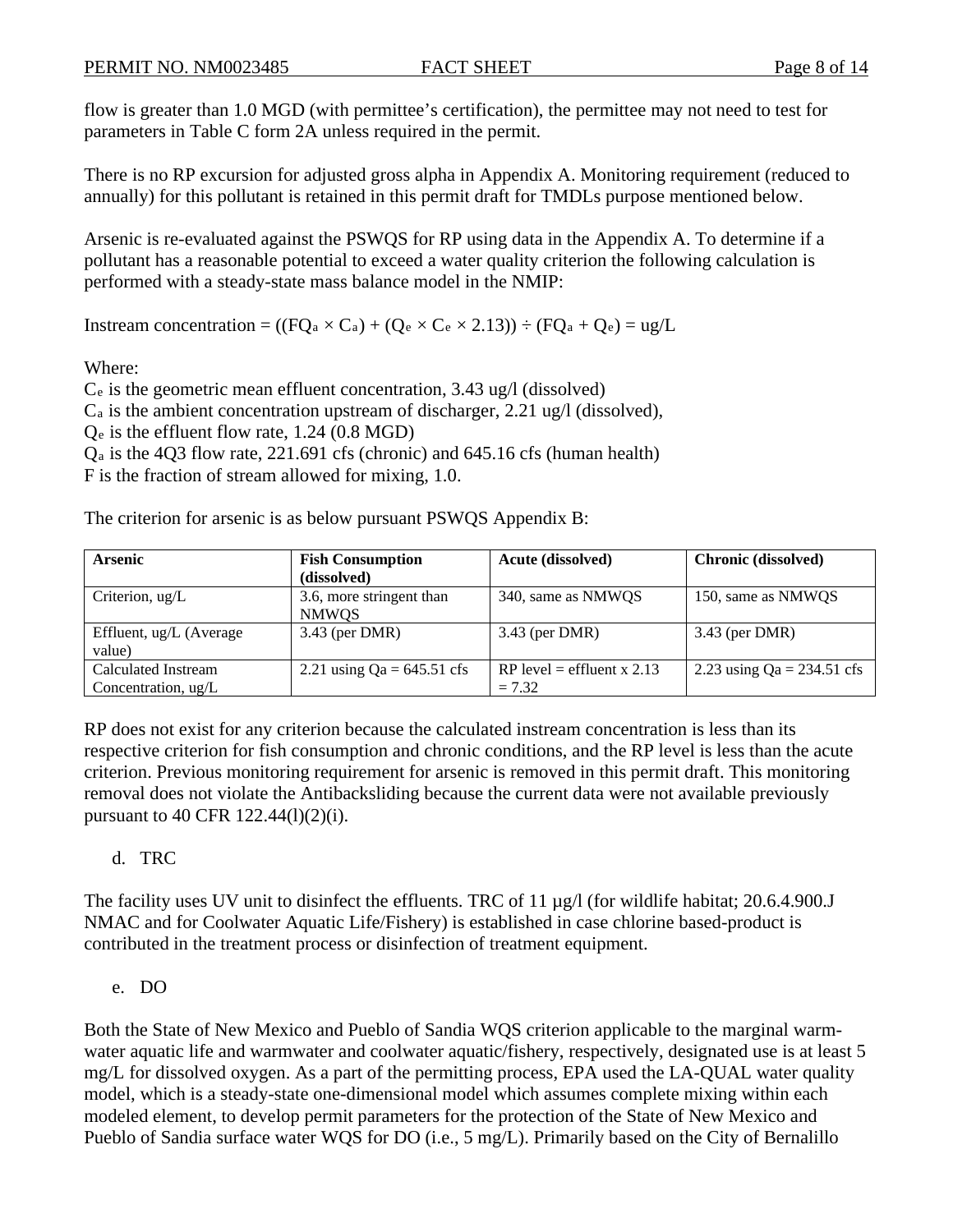Wastewater Treatment Plant's design flow (0.8 MGD) and the critical flow of the receiving water (221.69 cfs), various BOD5 factors including BOD5 Secondary Treatment Standards were considered and simulated to achieve the DO criterion. A complete characterization of Rio Grande River (i.e., water quality and hydrodynamic data) was not available. Where data were not available, estimates and assumptions are made. The following is a summary of model inputs.

The City of Bernalillo Wastewater Treatment Plant's design flow is  $0.035 \text{ m}^3/\text{sec}$  (0.8 MGD). The discharge location provided in the permit application is located at Latitude 35° 18' 20" N (35.3055), and Longitude 106° 33' 40" W (-106.5611). Other effluent parameters provided in the permittee's application and applied in the model include Ammonia (Avg: 1.34 mg/L), DO (Avg: 5.09 mg/L), effluent temperature (25 C), Nitrate plus Nitrite Nitrogen (Avg: 4.53 mg/L), and E. Coli (Avg: 16 CFU/100ml).

NMED provided the following information. The critical low flow of Rio Grande River receiving stream is approximately 6.28 m<sup>3</sup>/sec (221.69 ft<sup>3</sup>/sec). Other parameters applied in the model include ambient temperature (18 C). Ammonia (Avg: 0.14 mg/L), DO (Avg: 5 mg/L), Nitrate plus Nitrite Nitrogen (Avg: 1 mg/L) and Ambient E. Coli of 18 CFU/100ml, and the receiving stream average depth of 6 feet (2 meters) were assumed since no data available.

EPA used the EPA's Environmental Justice Screening and Mapping Tool (Version 2019) to estimate the average elevation of the study area and average width of Rio Grande River. The average elevation is approximately 1539.24 meter (5050 feet). The average width of Rio Grande River is approximately 37 meters (121 ft). And, the studied Rio Grande River segment length is approximately 13.8 kilometers (6.8 miles).

The model results show no excursion of the receiving stream DO standard of 5 mg/L when the  $BOD<sub>5</sub>$ limits of 30 mg/l for monthly average and 45 mg/l for 7-day maxima were applied (see graph with 30/45) mg/L BOD5 in Appendix 1; other detail information is available upon request). The model results are based on the assumptions and default values as explained and presented above. Should these conditions change, the model should be updated to provide a more accurate assessment of the water quality within the receiving water body.

DO was previously limited at 6 mg/L or greater. According to a letter from Pueblo of Sandia dated February 11, 2021, the applicable criterion for this receiving water should be 5 mg/L or greater. Therefore, EPA revises the DO limitation as advised by the Pueblo. BOD<sub>5</sub> was previously limited at 13 mg/L on monthly average and 25 mg/L on 7-day average in accordance with the previous DO limitation. The DO modeling above show that DO stays above 5 mg/L with 30/45 mg/L BOD<sub>5</sub>; so, EPA also revises limitations for BOD<sub>5</sub> to the same limits for secondary treatment (i.e., 30 mg/L on monthly average and 45 mg/L on 7-day average). The limit relaxations for DO and BOD5 do not violate the Antibacksliding because error/mistake was made previously pursuant to 40 CFR 122.44(l)(2)(i).

f. Salinity/Mineral Quality (Total Dissolved Solids, Chlorides, and Sulfates)

There are criteria for TDS (500 mg/L and no more than 1/3 increase of the background concentration, which are more stringent than the NMWOS), chlorides and sulfates (250 mg/L and no more than  $1/3$ increase of the background concentration) applicable to the designated uses pursuant to PSWQS Section III.K and 20.6.4.106.B(2) NMAC. TDS is evaluated with the same method as for arsenic above using new available data for 4Q3, effluent and ambient concentrations. Ambient concentration (Ca) for TDS,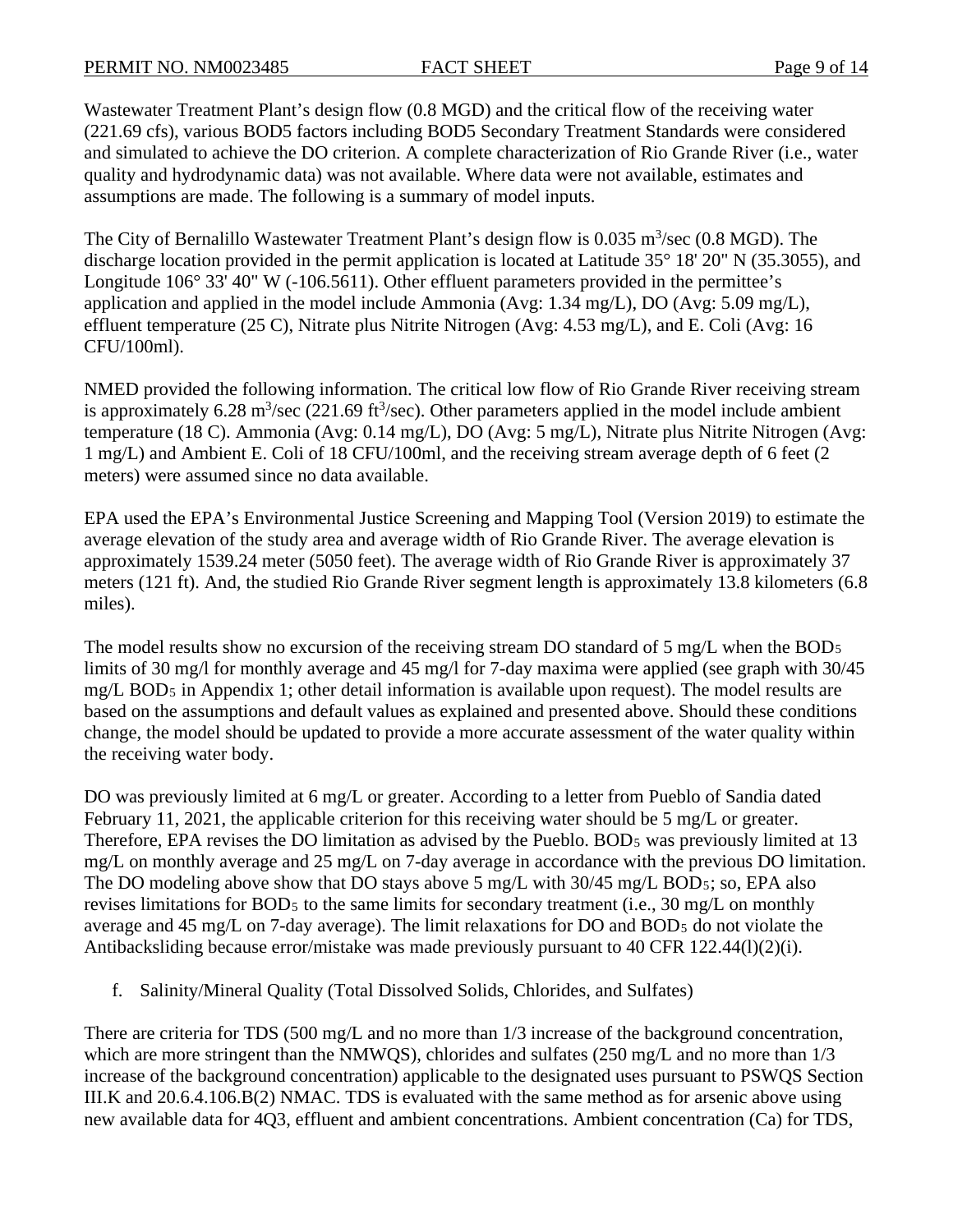measured at the same locations as for arsenic, was 213 mg/L on geometric mean from April to Oct. 2014. Effluent data (Ce) for TDS is at 861 mg/L on average stated in Form 2A. Instream concentration for TDS was calculated at 222 mg/L, which is less than the allowable increase limit [213 x  $(1 + \frac{1}{3}) =$ 284 mg/L]. Thus, RP does not exist and there is no further requirement for TDS.

In the same approach, total chlorides and sulfates are evaluated against PSWQS as follows:

|                  | Effluent<br>$(Ce)$ , mg/L | Ambient<br>$(Ca)$ , mg/L | Criterion 1/3<br>increase $(Cs)$ , | Calculated<br>instream, mg/L | Calculated limit,<br>mg/L $30$ -day | Calculated<br>$\lim$ it, mg/L |
|------------------|---------------------------|--------------------------|------------------------------------|------------------------------|-------------------------------------|-------------------------------|
|                  |                           |                          | $m\Omega/L$                        |                              | average                             | daily max                     |
| Chlorides, total | 250                       | 10                       | 13                                 | 12.9                         | NA                                  | NA                            |
| Sulfates, total  | 120                       | 48.8                     | 65                                 | 49.9                         | NA                                  | <b>NA</b>                     |

There are no RP excursions for total chlorides and total sulfates and no further requirement for these pollutants.

g. Oil & Grease, Ammonia, nitrate and Total Phosphorus (TP)

O&G effluent data are reported with "ND" at 11.1 mg/L for ML, which is not a sufficient detection level compared to 10 mg/L on average as a guideline per PIWQS Section III.B. EPA proposes monitoring requirement for O&G quarterly; data will be evaluated in the next permit renewal process.

Ammonia is re-evaluated using the same method as for arsenic with the same 4Q3. Ambient data for temperature and pH, measured at the same location as for arsenic, were  $18\text{ °C}$  and  $8.25 \text{ s.u.}$  geometric means from April to Oct. 2014. Ambient data for ammonia is not available at the same location. The criterion for total ammonia is as below pursuant PSWQS Appendix A, Tables 1 and 3:

| Ammonia, total           | Acute                                        | <b>Chronic</b>                                           |
|--------------------------|----------------------------------------------|----------------------------------------------------------|
| Criterion, mg/L          | 3.15 using $pH = 8.3$ , fish present. Same   | 1.22 using $pH = 8.3$ ; 18 <sup>o</sup> C, fish present. |
|                          | criterion as NMWQS                           | Between 0.99 and 0.87 for NMWQS.                         |
| Effluent, mg/L (average) | 1.34                                         | 1.34                                                     |
| Calculated Instream      | N/A because criterion must be met at end     | 0.015                                                    |
| Concentration, mg/L      | of pipe. RP level = effluent x $2.13 = 2.85$ |                                                          |
| Applicable Limit         | No, because instream concentration is less   | No, because instream concentration is less               |
|                          | than criterion                               | than criterion                                           |

Nitrate is evaluated using the same approach with harmonic mean flow (for human health criterion):

| Nitrate, total             | <b>Chronic</b>                             |
|----------------------------|--------------------------------------------|
| Criterion, mg/L            | 10 for water consumption human health,     |
|                            | PIWQS Appendix B                           |
| Effluent, $mg/L$ (average) | 5.88 (per DMR)                             |
| Ambient data               | $0.1$ (nitrile + nitrate)                  |
| Calculated Instream        | $0.16$ (see Appendix A)                    |
| Concentration, mg/L        |                                            |
| Applicable Limit           | No, because instream concentration is less |
|                            | than criterion                             |

Previous monitoring requirement for total ammonia and total nitrate are removed in this permit draft. This monitoring removals do not violate the Antibacksliding because the current data were not available previously pursuant to 40 CFR 122.44(l)(2)(i).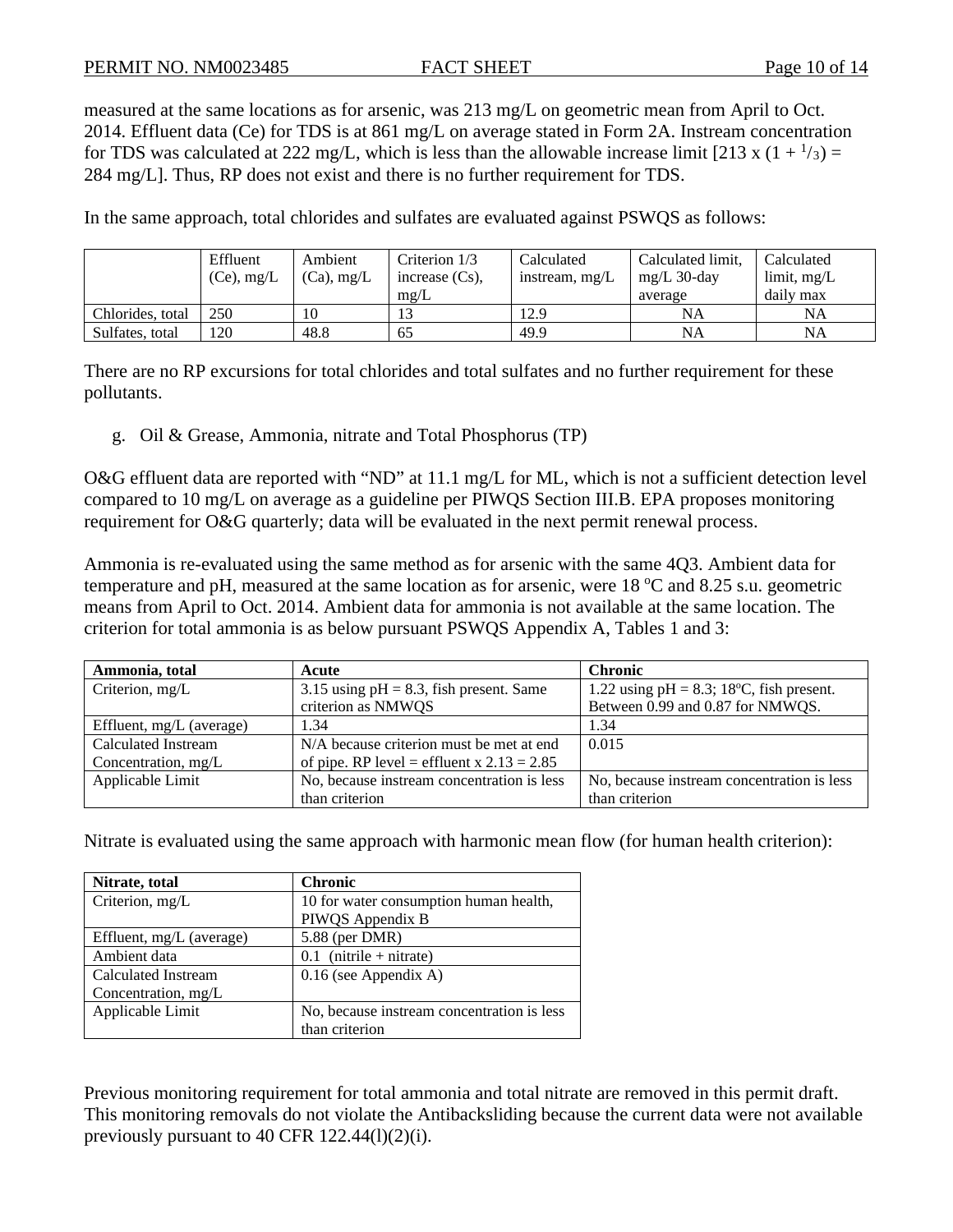A guideline for TP is 0.100 mg/L pursuant to PSWQS Section III.E; but it's not a criterion. There is no numerical criterion for TP in the NMWQS. Therefore, EPA removes TP limitations but required the monitoring (mentioned below) for next permit renewal and in case PSWQS is revised. This limit removal does not violate the Antibacksliding because mistake was made previously pursuant to 40 CFR  $122.44(l)(2)(i)$ .

#### h. Nutrients (total nitrogen and total phosphorus)

EPA has started to monitor nutrients (total nitrogen and total phosphorus) discharged from POTWs and others. Data would be used to determine applicable limits to protect local and downstream water quality. The proposed monitoring frequency for the nutrients is once/quarter.

#### D. MONITORING FREQUENCY FOR LIMITED/MONITORED PARAMETERS

Regulations require permits to establish monitoring requirements to yield data representative of the monitored activity, 40 CFR §122.48(b), and to assure compliance with permit limitations, 40 CFR §122.44(i)(1). EPA established the monitoring frequency based on Table 9 (page 34 of the NMIP) for design flow between 0.5 and 1.0 MGD.

| <b>Parameter</b>             | <b>Frequency</b>         | <b>Sample Type</b>     |
|------------------------------|--------------------------|------------------------|
| Flow                         | Daily                    | <b>Totalized Meter</b> |
| pH                           | $5$ /week                | Instantaneous Grab     |
| BOD <sub>5</sub> /TSS        | 3/month                  | 3-hr Composite         |
| % Removal                    | $1/m$ onth               | Calculation            |
| TRC*                         | Daily                    | Instantaneous Grab     |
| E. coli Bacteria             | Weekly (increased due to | Grab                   |
|                              | exceedances)             |                        |
| D <sub>O</sub>               | $3$ /week                | 3-hr Composite         |
| <b>Nutrients</b>             | <b>Ouarterly</b>         | 3-hr Composite         |
| O&G, mercury, adjusted gross | Quarterly                | 3-hr Composite         |
| alpha                        |                          |                        |
| <b>PCBs</b>                  | Once                     | 3-hr Composite         |

\* Applicable when chlorine is used in the treatment process, including cleaning of treatment units.

#### E. WHOLE EFFLUENT TOXICITY

Procedures for implementing WET terms and conditions in NPDES permits are contained in the NMIP. Table 11 (page 42) of the NMIP outlines the type of WET testing for different types of discharges. An acute test at 6%, using an acute-to-chronic ratio of 10:1 will be the requirement for this permit based on a 4Q3 of 221.69 cfs (143.28 MGD) and effluent flow of 0.8 MGD for Outfall 001. There was no toxicity exhibited during the previous permit cycle at the critical dilution of 6%, therefore there is no Reasonable Potential for this outfall.

The proposed permit requires five (5) dilutions in addition to the control (0% effluent) to be used in the toxicity tests based on a 0.75 dilution series. The additional effluent concentrations for Outfall 001 must be 2.5%, 3.4%, 4.5%, 6.0%, 8.0%. The permittee shall monitor discharge(s) as specified below for outfall 001: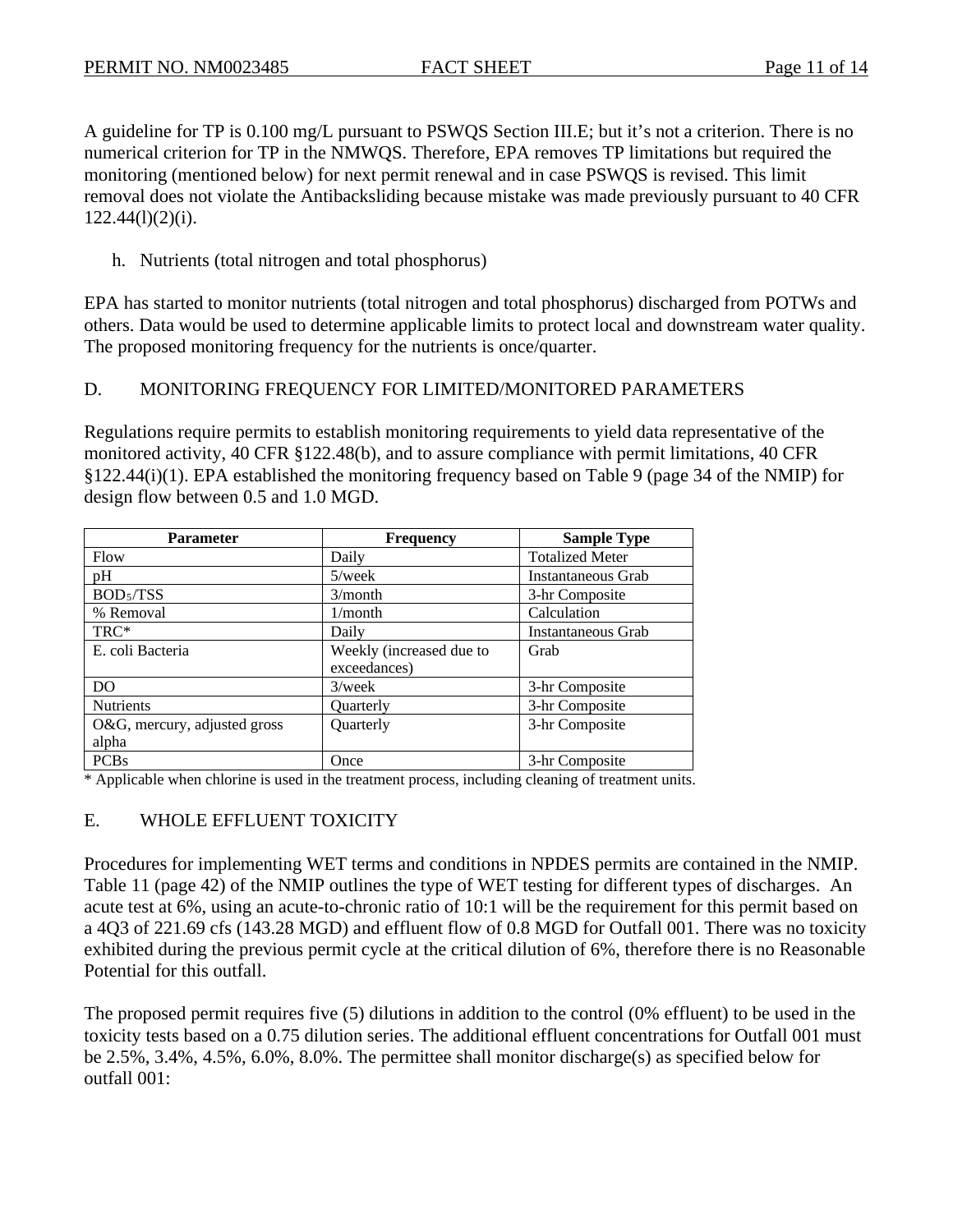| <b>WET Testing (48-hr Acute Static)</b> |        | <b>Frequency</b> | Type           |
|-----------------------------------------|--------|------------------|----------------|
| Renewal $NOEC$ <sup>1</sup>             | VALUE  |                  |                |
| Daphnia pulex                           | Report | Once/Year        | 24hr Composite |
| Pimephales promelas                     | Report | Once/Year        | 24hr Composite |

<sup>1</sup> Monitoring and reporting requirements begin on the effective date of this permit. See Part II of the permit, Whole Effluent Toxicity Testing Requirements for additional WET monitoring and reporting conditions.

#### **VI. TMDL REQUIREMENTS**

The receiving water segment 20.6.4.106 NMAC Rio Grande (non-pueblo Alameda Bridge to HWY 550 Bridge) has been listed in 303(d) List. The receiving water is impaired for wildlife habitat, livestock watering, primary contact and marginal warmwater aquatic life. Causes are PCBs (including fish consumption), mercury (fish consumption), adjusted gross alpha and E. coli bacteria. DO has been removed from the previous list. Latest TMDL for E. coli was issued in 2010, which the limits were established based on this TMDL. EPA retains the previous limits for E. coli in this permit draft. TMDLs for other causes are estimated in 2023. Adjusted gross alpha monitoring is retained; EPA also establishes quarterly-monitoring for mercury for TMDL purpose. Effluent PCBs level was detected at 0.0000177 ppb, which is below the Tribe and State WQS; the monitoring is continued in this permit draft for TMDL purpose. If there are no changes in treatment process, SIU and the discharge flow is less than 1.0 MGD (with permittee's certification), the permittee may resubmit this test result for PCBs. EPA propose monitoring of mercury quarterly for TMDL purpose at well. The permit has a standard reopener clause that would allow the permit to be changed if at a later date additional requirements on new or revised TMDLs are completed.

#### **VII. ANTIDEGRADATION**

The NMAC, Section 20.6.4.8 "Antidegradation Policy and Implementation Plan" sets forth the requirements to protect designated uses through implementation of the State water quality standards. The limitations and monitoring requirements set forth in the proposed permit are developed from the State water quality standards and are protective of those designated uses. Furthermore, the policy sets forth the intent to protect the existing quality of those waters, whose quality exceeds their designated use. The permit requirements and the limits are protective of the assimilative capacity of the receiving water, which is protective of the designated uses of that water, NMAC Section 20.6.4.8.A.2.

#### **VIII. ANTIBACKSLIDING**

The proposed permit is consistent with the requirements to meet Antibacksliding provisions of the Clean Water Act, Section 402(o) and 40 CFR 122.44(1)(2)(i)(B), which state in part that interim or final effluent limitations must be as stringent as those in the previous permit, unless information is available which was not available at the time of permit issuance.

#### **IX. ENDANGERED SPECIES CONSIDERATIONS**

According to the IPaC list updated on January 28, 2021 for Sandoval County, NM obtained from http://ecos.fws.gov, there are endangered (E)/threatened (T) species that were listed in the previous permit: Mexican spotted owl (T), Southwestern willow flycatcher (E), Rio Grande Silvery Minnow (E). Jemez Mountains salamander (E), Yellow-billed Cuckoo (T) and New Mexico meadow jumping mouse (E). These species were previously determined with "no effect". A critical habitat for the Rio Grande Silvery Minnow has been established per 68 FR 8088 8135 dated 02/19/2003. The discharge flow path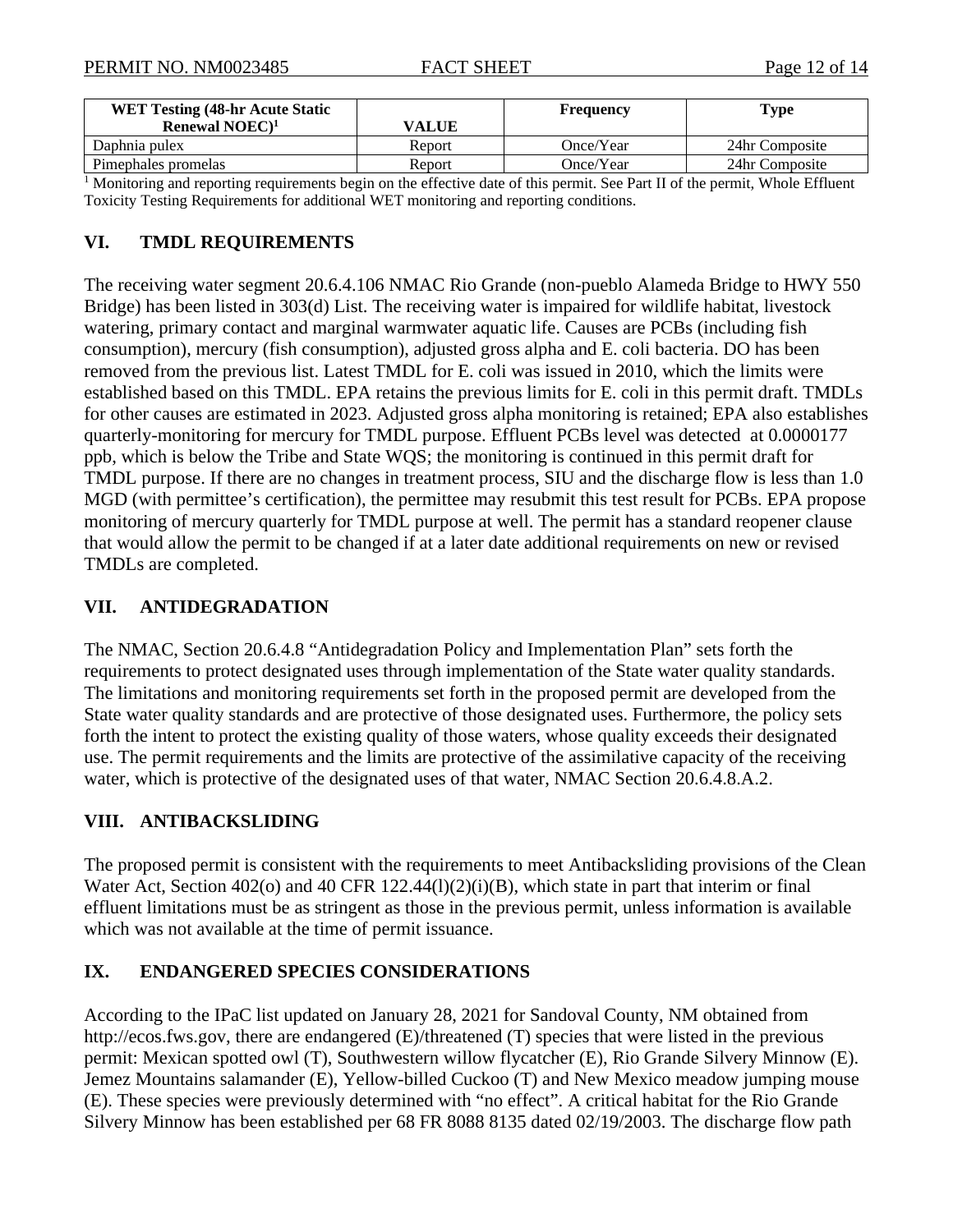may cross this habitat. The discharge does not increase the loadings that could impact the water quality and on the endangered fish subsequently.

In accordance with requirements under section  $7(a)(2)$  of the Endangered Species Act, EPA has reviewed this permit for its effect on listed threatened and endangered species and designated critical habitat. After review, EPA has no information determining that the reissuance of this permit will have "effect" on listed threatened and endangered species nor will adversely modify designated critical habitat. EPA makes this determination based on the following:

- 1. No additions have been made to the USFWS list of threatened and endangered species and critical habitat designation in the area of the discharge since prior issuance of the permit.
- 2. EPA has received no additional information since the previous permit issuance which would lead to revision of its determinations.
- 3. The draft permit is consistent with the States WQS and does not increase pollutant loadings.
- 4. EPA determines that Items 1, thru 3 result in no change to the environmental baseline established by the previous permit, therefore, EPA concludes that reissuance of this permit will have "no effect" on listed species and designated critical habitat.

# **X. HISTORICAL and ARCHEOLOGICAL PRESERVATION CONSIDERATIONS**

The reissuance of the permit should have no impact on historical and/or archeological sites since no new construction activities are planned in the reissuance.

# **XI. PERMIT REOPENER**

The permit may be reopened and modified during the life of the permit if NMWQS are promulgated or revised. In addition, if the State develops a TMDL, this permit may be reopened to establish effluent limitations for the parameter(s) to be consistent with that TMDL. Modification of the permit is subject to the provisions of 40 CFR §124.5.

# **XII. VARIANCE REQUESTS**

None

# **XIII. CERTIFICATION**

The permit is in the process of certification by the Pueblo of Sandia following regulations promulgated at 40 CFR §124.53. A draft permit and draft public notice will be sent to the District Engineer, Corps of Engineers; to the Regional Director of the U.S. Fish and Wildlife Service and to the National Marine Fisheries Service prior to the publication of that notice.

# **XIV. FINAL DETERMINATION**

The public notice describes the procedures for the formulation of final determinations.